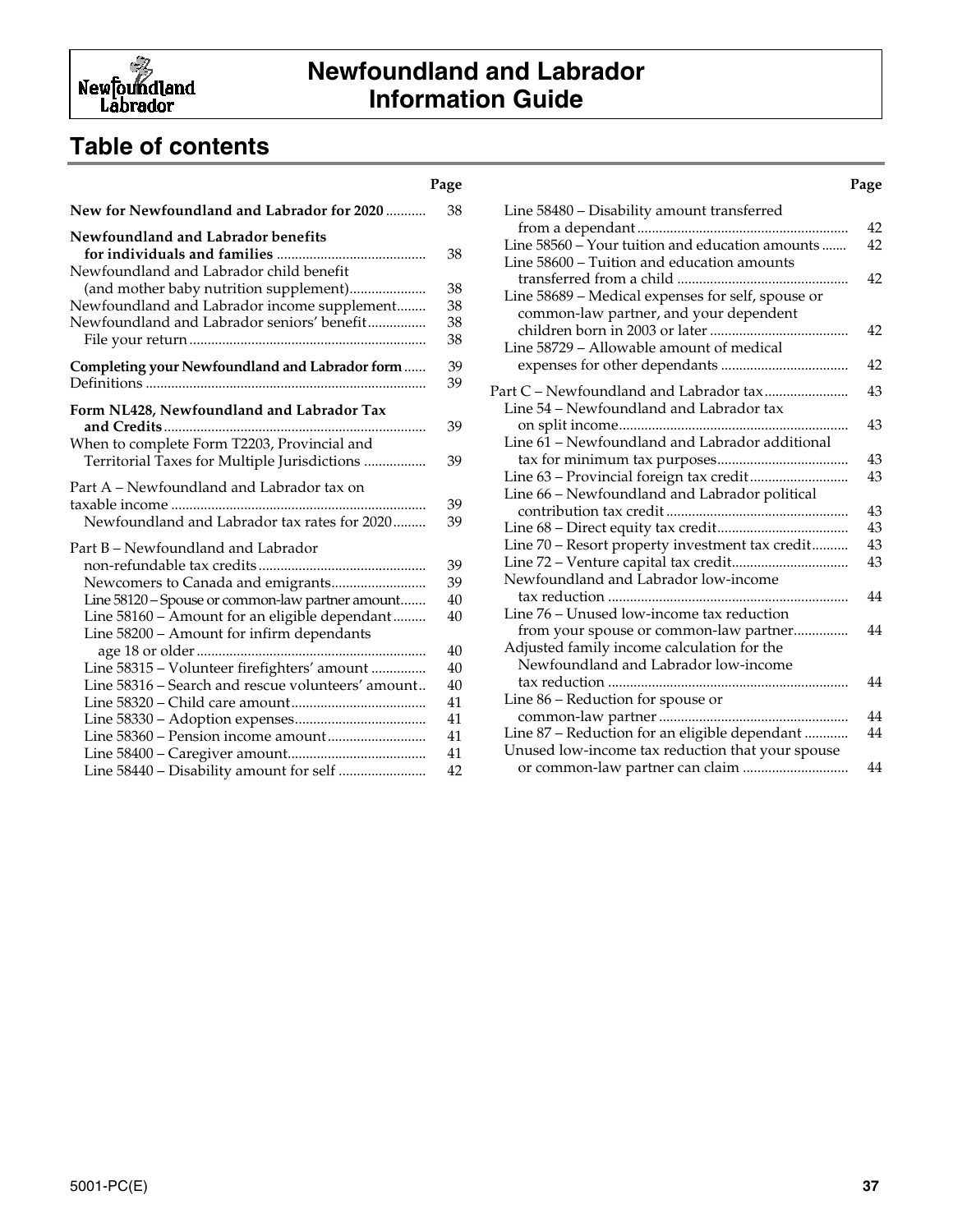# **New for Newfoundland and Labrador for 2020**

The personal income levels used to calculate your Newfoundland and Labrador tax have changed.

The amounts for most provincial non-refundable tax credits and the **Newfoundland and Labrador low-income tax reduction** have changed.

Beginning in 2020, the eligibility requirements for the **volunteer fighter's tax credit**, **search and rescue volunteer tax credit** and **child care tax credit** have changed.

Beginning in 2020, the **Newfoundland and Labrador tuition and education amounts** will be reduced by any Canada training credit claimed for the year.

The **Temporary Newfoundland and Labrador deficit reduction levy** has been discontinued as of December 31, 2019.

# **Newfoundland and Labrador benefits for individuals and families**

## **Newfoundland and Labrador child benefit (and mother baby nutrition supplement)**

The Newfoundland and Labrador child benefit (NLCB) is a non-taxable amount paid monthly to help low-income families with the cost of raising children under 18 years of age. The mother baby nutrition supplement (MBNS) is an additional benefit paid to qualifying families who have children under one year of age. These benefits are combined with the Canada child benefit (CCB) into one monthly payment.

You do not need to apply for the NLCB or the MBNS. The Canada Revenue Agency (CRA) will use the information from your CCB application to determine if you are entitled to receive these benefits.

## **Newfoundland and Labrador income supplement**

This supplement is a non-taxable amount paid to help low-income individuals and families. The supplement may include the Newfoundland and Labrador disability amount paid to help low- and modest-income individuals with disabilities. These amounts are combined with the quarterly federal GST/HST credit payment.

You do not need to apply for the GST/HST credit or the Newfoundland and Labrador income supplement. The CRA will use the information from your return to determine if you are entitled to receive these benefits.

## **Newfoundland and Labrador seniors' benefit**

This benefit is a non-taxable amount based on the family net income for single seniors (65 years of age or older at any time in 2021) or married or common-law couples including at least one senior. This benefit is combined with the quarterly federal GST/HST credit payment.

You do not need to apply for the Newfoundland and Labrador seniors' benefit. The CRA will use the information from your return to determine if you are entitled to receive this benefit.

## **File your return**

To make sure you get your payments on time, you (and your spouse or common-law partner) need to file your 2020 Income Tax and Benefit Return(s) by April 30, 2021. The CRA will use the information from your return(s) to calculate the payments you are entitled to get from these programs.

The Newfoundland and Labrador income supplement, Newfoundland and Labrador seniors' benefit, and NLCB are fully funded by the Province of Newfoundland and Labrador. For more information about these programs, go to **canada.ca/cra-benefits-prov-terr** or call the CRA at **1-800-387-1193**.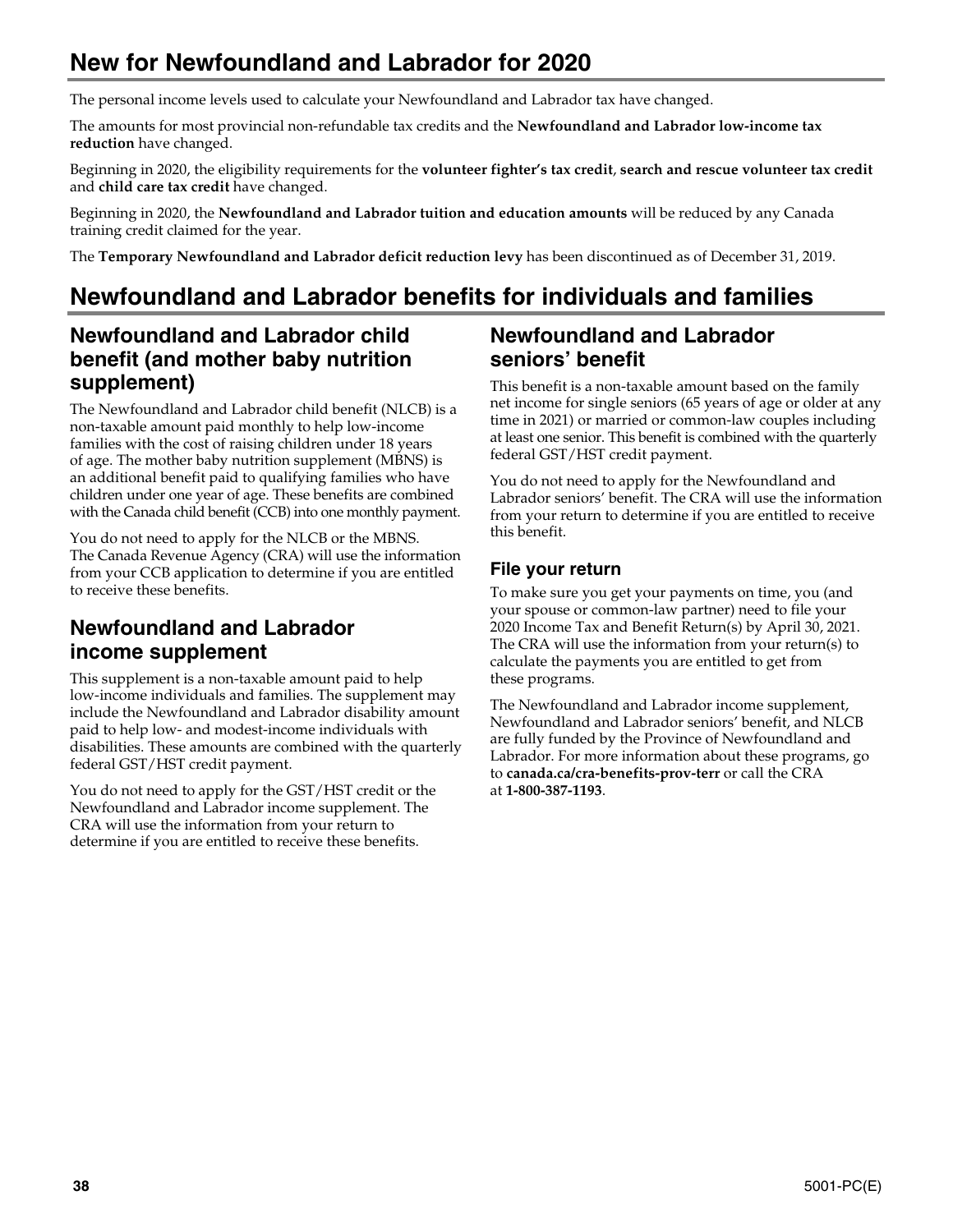# **Completing your Newfoundland and Labrador form**

All the information you need to complete Form NL428, Newfoundland and Labrador Tax and Credits, is included in this package. Complete one copy of Form NL428 and attach it to your return.

Form NL428 and those mentioned in this guide are available at **canada.ca/cra-forms**.

## **Definitions**

**Spouse** refers to a person you are legally married to.

**Common-law partner** refers to a person who is not your spouse but with whom you are in a conjugal relationship and **at least one** of the following conditions applies:

■ This person has been living with you in a conjugal relationship for at least 12 continuous months (including any period of time where you were separated for less than 90 days because of a breakdown in the relationship)

- This person is the parent of your child by birth or adoption
- This person has custody and control of your child (or had custody and control immediately before the child turned 19 years of age) and your child is wholly dependent on them for support

**End of the year** means **any** of the following dates:

- December 31, 2020
- the date you left Canada if you emigrated in 2020
- the date of death for a person who died in 2020

# **Form NL428, Newfoundland and Labrador Tax and Credits**

Complete Form NL428 if **one** of the following applies:

- You were a resident of Newfoundland and Labrador at the end of the year
- You were a non-resident of Canada in 2020 and **any** of the following applies:
	- You earned income from employment in Newfoundland and Labrador
	- You received income from a business with a permanent establishment **only** in Newfoundland and Labrador

## **When to complete Form T2203, Provincial and Territorial Taxes for Multiple Jurisdictions**

Complete Form T2203, Provincial and Territorial Taxes for Multiple Jurisdictions, **instead** of Form NL428, if **both** of the following apply:

- You resided in Newfoundland and Labrador on December 31, 2020 (or the date you left Canada if you emigrated in 2020)
- All or part of your 2020 business income (including income received as a retired, inactive, or limited partner) was earned and can be allocated to a permanent establishment **outside** Newfoundland and Labrador

You also must complete Form T2203 if **both** of the following apply:

- You were a non-resident of Canada throughout 2020
- You were carrying on business in **more than one** province or territory in Canada or were receiving income from an office or employment that can reasonably be attributed to duties performed in **more than one** province or territory in Canada

## **Part A – Newfoundland and Labrador tax on taxable income**

## **Newfoundland and Labrador tax rates for 2020**

The following tax rates are used in the calculation of your Newfoundland and Labrador tax on taxable income:

- 8.7% on the portion of your taxable income that is \$37,929 or less, **plus**
- 14.5% on the portion of your taxable income that is more than \$37,929 but not more than \$75,858, **plus**
- 15.8% on the portion of your taxable income that is more than \$75,858 but not more than \$135,432, **plus**
- 17.3% on the portion of your taxable income that is more than \$135,432 but not more than \$189,604, **plus**
- 18.3% on the portion of your taxable income that is more than \$189,604

## **Part B – Newfoundland and Labrador non-refundable tax credits**

The eligibility conditions and rules for claiming most Newfoundland and Labrador non-refundable tax credits are the same as those for the federal non-refundable tax credits. However, the amount and calculation of most Newfoundland and Labrador non-refundable tax credits are different from the corresponding federal credits.

## **Newcomers to Canada and emigrants**

As a newcomer or an emigrant, you may be limited in the amount you can claim for certain provincial non-refundable tax credits.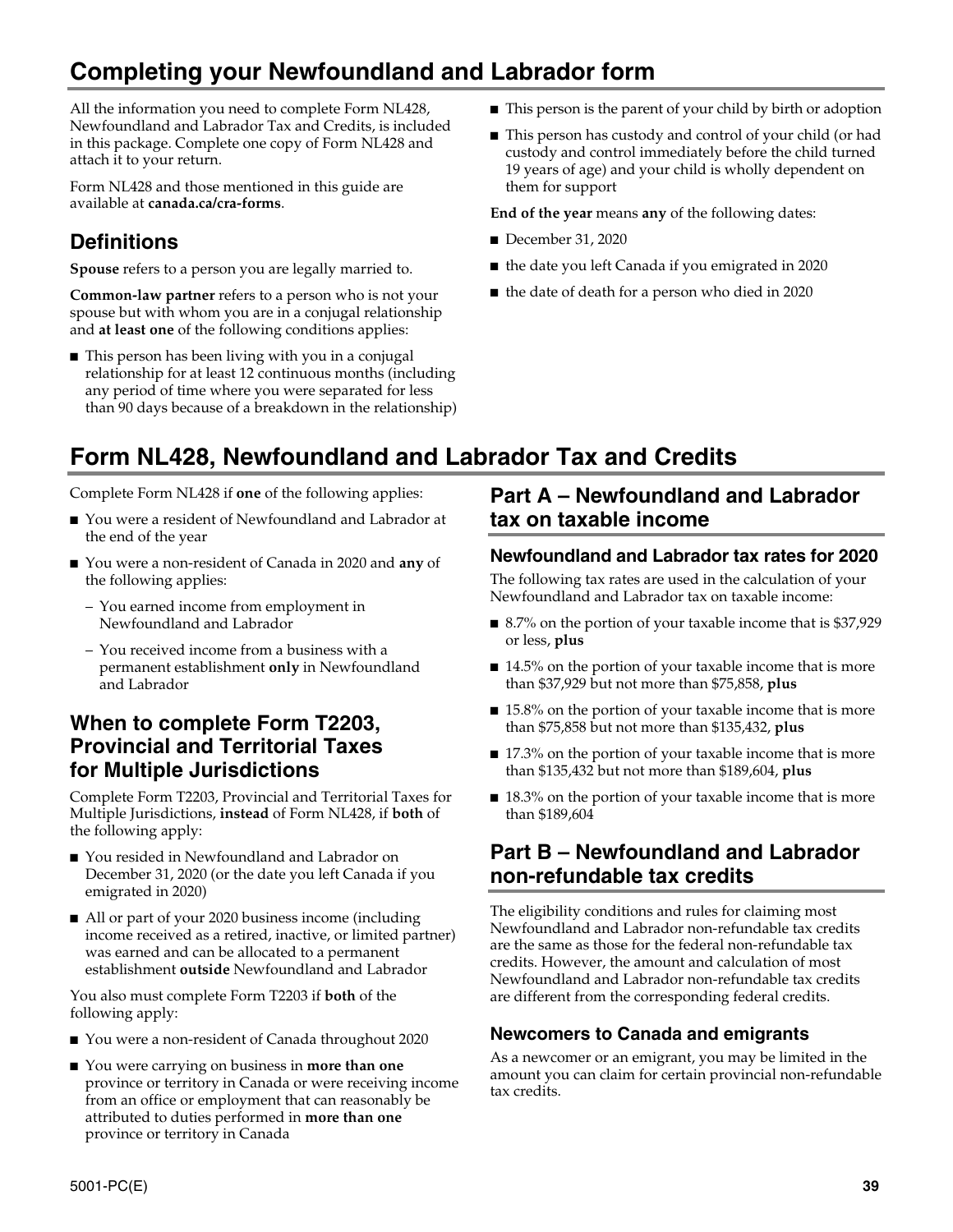If you reduced your claim for any of the following federal amounts, you also need to reduce your claim for the corresponding provincial amount in the same manner.

| Federal amount on<br>your return | Corresponding provincial<br>amount on Form NL428 |
|----------------------------------|--------------------------------------------------|
| line 30000                       | line 58040                                       |
| line 30100                       | line 58080                                       |
| line 30300                       | line 58120                                       |
| line 30400                       | line 58160                                       |
| line 30425/30450                 | line 58200                                       |
| line 31600                       | line 58440                                       |
| line 31800                       | line 58480                                       |
| line 32400                       | line 58600                                       |
| line 32600                       | line 58640                                       |

For examples on how to calculate these amounts, see Guide T4055, Newcomers to Canada.

### **Line 58120 – Spouse or common-law partner amount**

You can claim this amount if the rules are met for claiming the amount on line 30300 of your return and your spouse's or common-law partner's net income from line 23600 of their return (or the amount that it would be if they filed a return) is **less than \$8,538**.

## **Line 58160 – Amount for an eligible dependant**

You can claim this amount if the rules are met for claiming the amount on line 30400 of your return and your dependant's net income from line 23600 of their return (or the amount that it would be if they filed a return) is **less than \$8,538**.

### **Line 58200 – Amount for infirm dependants age 18 or older**

You can claim up to \$3,016 for each of your (or your spouse's or common-law partner's) dependent children or grandchildren born in 2002 or earlier who has an impairment in physical or mental functions.

You can also claim this amount for more than one person if each one meets **all** of the following conditions:

- They are your (or your spouse's or common-law partner's) parent, grandparent, brother, sister, aunt, uncle, niece, or nephew
- They were 18 years of age or older
- They were dependent on you (or on you and others) because of an impairment in physical or mental functions
- They were a resident of Canada at any time in the year

#### **Notes**

You **cannot** claim this amount for a person who was only visiting you.

A **parent** includes someone you were completely dependent upon and who had custody and control of you when you were under 19 years of age.

A **child** includes someone who is completely dependent upon you for support and whom you have custody and control of, even if they are older than you.

You can claim this amount only if the dependant's net income from line 23600 of their return (or the amount that it would be if they filed a return) is **less than \$9,498**.

If you had to make support payments for a child, you cannot claim an amount on line 58200 for that child unless **both** of the following conditions apply:

- You were separated from your spouse or common-law partner for only part of 2020 because of a breakdown in your relationship
- You did not claim any support amounts paid to your spouse or common-law partner on line 22000 of your return

If **both** of these conditions are met, you can claim whichever of the following amounts is better for you:

- line 58200 of your Form NL428
- line 22000 of your return

#### **How to claim this amount**

Complete the calculation for line 58200 using Worksheet NL428. If you are claiming this amount for more than one dependant, enter the total amount on line 58200 of your Form NL428.

#### **Note**

The CRA may ask for a signed statement from a medical practitioner showing when the impairment began and how long it is expected to last. You do **not** need a signed statement from a medical practitioner if the CRA already has an approved Form T2201, Disability Tax Credit Certificate, for a specified period. The notice of determination will show which years you are eligible for.

#### **Claim made by more than one person**

If you and another person support the same dependant, you can split the claim for that dependant. However, the total amount of your claim and the other person's claim cannot be more than the maximum amount allowed for that dependant.

#### **Line 58315 – Volunteer firefighters' amount** and **Line 58316 – Search and rescue volunteers' amount**

You can claim the volunteer firefighters' amount (VFA) **or** the search and rescue volunteers' amount (SRVA) if the rules are met for claiming the amount on line 31220 or line 31240 of your return.

Enter on line 58315 the VFA you claimed on line 31220 of your return **or** enter on line 58316 the SRVA you claimed on line 31240 of your return.

#### **Supporting documents**

Do not send any supporting documents when you file your return. Keep them in case you are asked to provide them later.

The CRA may ask you to provide a written certificate from the fire department or search and rescue organization to confirm the number of hours of eligible volunteer firefighting or eligible volunteer search and rescue services you performed.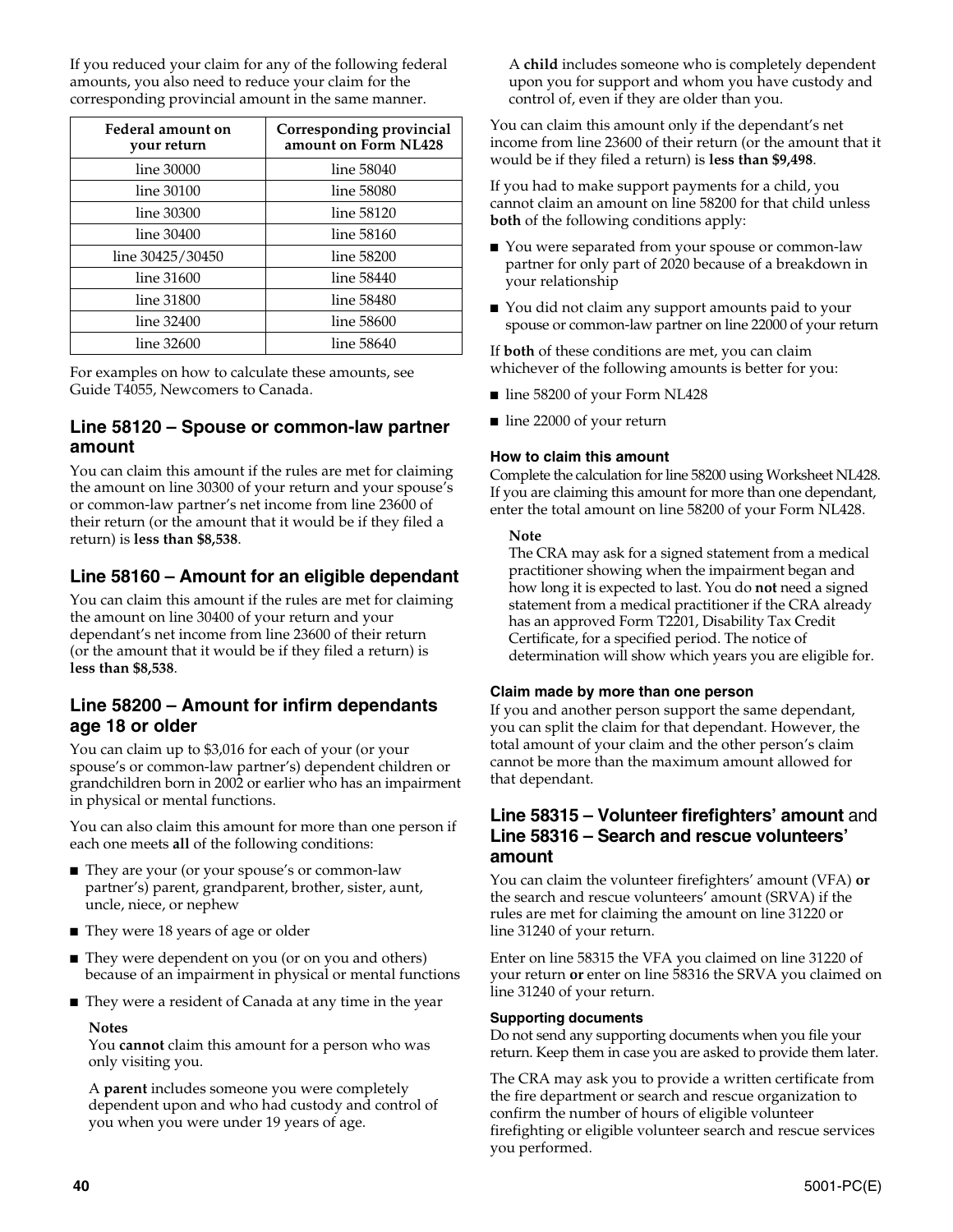#### **Note**

Only residents of Newfoundland and Labrador are eligible for these amounts. If you were not a resident of Newfoundland and Labrador at the end of the year, you **cannot** claim either of these credits when calculating your Newfoundland and Labrador tax even if you may have received income from a source in Newfoundland and Labrador in 2020.

## **Line 58320 – Child care amount**

You can claim this amount if you met the rules for claiming the amount on line 21400 of your return.

Enter on line 58320 of your Form NL428, the amount you claimed on line 21400 of your return.

#### **Note**

Only residents of Newfoundland and Labrador are eligible for this amount. If you were not a resident of Newfoundland and Labrador at the end of the year, you **cannot** claim this tax credit when calculating your Newfoundland and Labrador tax even if you may have received income from a source in Newfoundland and Labrador in 2020.

## **Line 58330 – Adoption expenses**

You can claim this amount if the rules are met for claiming the amount on line 31300 of your return.

You can claim up to \$12,818 of eligible expenses for each child.

Two adoptive parents can split the amount if the total combined claim for eligible expenses for each child is not more than the amount before the split.

#### **Note**

Only residents of Newfoundland and Labrador are eligible for this amount. If you were not a resident of Newfoundland and Labrador at the end of the year, you **cannot** claim this tax credit when calculating your Newfoundland and Labrador tax even if you may have received income from a source in Newfoundland and Labrador in 2020.

## **Line 58360 – Pension income amount**

The amount you can claim on line 58360 is the amount on line 31400 of your return **or** \$1,000, **whichever is less**.

#### **Note**

Only residents of Newfoundland and Labrador are eligible for this amount. If you were not a resident of Newfoundland and Labrador at the end of the year, you **cannot** claim this tax credit when calculating your Newfoundland and Labrador tax even if you may have received income from a source in Newfoundland and Labrador in 2020.

## **Line 58400 – Caregiver amount**

If, at any time in 2020, you (alone or with another person) kept a dwelling where you and one or more of your dependants lived, you may be able to claim up to \$3,016 for each dependant.

Each dependant must be **one** of the following:

- your (or your spouse's or common-law partner's) child or grandchild
- your (or your spouse's or common-law partner's) brother, sister, niece, nephew, aunt, uncle, parent, or grandparent who was a resident in Canada

#### **Note**

You **cannot** claim this amount for a person who was only visiting you.

Also, each dependant must meet **all** of the following conditions:

- They were 18 years of age or older when they lived with you
- Their net income in 2020 from line 23600 of their return (or the amount that it would be if they filed a return) was **less than \$17,757**
- They were dependent upon you because of an impairment in physical or mental functions, or they were your (or your spouse's or common-law partner's) parent or grandparent born in 1955 or earlier

If you had to make support payments for a child, you cannot claim an amount on line 58400 for that child unless **both** of the following conditions apply:

- You were separated from your spouse or common-law partner for only part of 2020 because of a breakdown in your relationship
- You did not claim any support amounts paid to your spouse or common-law partner on line 22000 of your return

If **both** of these conditions are met, you can claim whichever of the following amounts is better for you:

- line 58400 of your Form NL428
- line 22000 of your return

#### **How to claim this amount**

Complete the calculation for line 58400 using Worksheet NL428. If you are claiming this amount for more than one dependant, enter the total amount on line 58400 of your Form NL428.

#### **Claim made by more than one person**

If you and another person support the same dependant, you can split the claim for that dependant. However, the total amount of your claim and the other person's claim cannot be more than the maximum amount allowed for that dependant.

#### **Notes**

If you or someone else is claiming the caregiver amount (line 58400) for a dependant, you cannot claim the amount for infirm dependants age 18 or older (line 58200) for that dependant.

If someone other than you is claiming the amount for an eligible dependant (line 58160), you cannot claim the caregiver amount for that dependant.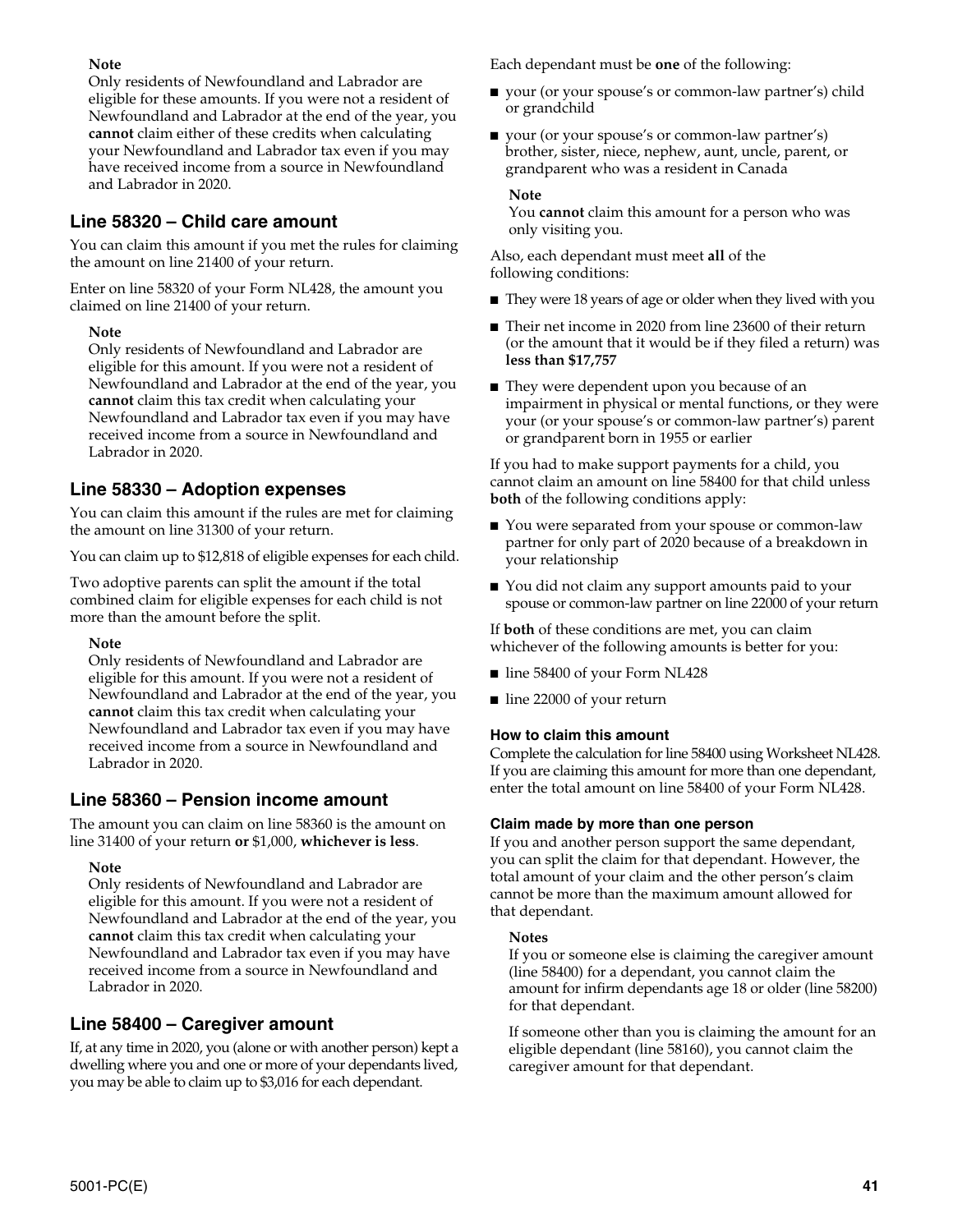## **Line 58440 – Disability amount for self**

You can claim this amount if the rules are met for claiming the amount on line 31600 of your return.

If you were 18 years of age or older at the end of the year, enter \$6,409 on line 58440 of your Form NL428.

If you were under 18 years of age at the end of the year, use Worksheet NL428 to calculate the amount to enter on line 58440.

## **Line 58480 – Disability amount transferred from a dependant**

You can claim this amount if the rules are met for claiming the amount on line 31800 of your return.

#### **Note**

If you and your dependant were not residents of the same province or territory at the end of the year, special rules may apply. For more information, call the CRA at **1-800-959-8281**.

## **Line 58560 – Your tuition and education amounts**

Complete Schedule NL(S11), Newfoundland and Labrador Tuition and Education Amounts.

#### **Note**

If you claimed the Canada Training Credit (CTC) on line 45350 of your return, the amount you enter on line 59140 of your Schedule NL(S11) is already reduced by the CTC claimed.

#### **Transferring amounts**

If you do not use all of your 2020 tuition and education amounts to reduce your provincial income tax to zero, you can transfer all or part of the unused amount to **one** of the following designated individuals:

- your spouse or common-law partner (who would claim it on line 59090 of their Schedule NL(S2))
- your parent or grandparent (who would claim it on line 58600 of their Form NL428)
- your spouse's or common-law partner's parent or grandparent (who would claim it on line 58600 of their Form NL428)

#### **Note**

If your spouse or common-law partner is claiming an amount for you on line 58120 or line 58640 of their Form NL428, you cannot transfer your unused currentyear amount to your (or your spouse's or common-law partner's) parent or grandparent.

To **designate** who can claim the transferred amount and to **specify** the provincial amount they can claim, complete any of the following designated forms that you received as a student:

- Form T2202, Tuition and Enrolment Certificate
- Form TL11A, Tuition and Enrolment Certificate University Outside Canada
- Form TL11C, Tuition and Enrolment Certificate Commuter to the United States

Complete the "Transfer or carryforward of unused amounts" section of Schedule NL(S11) to transfer an amount.

#### **Carrying forward amounts**

Complete the "Transfer or carryforward of unused amounts" section of Schedule NL(S11) to calculate the amount you can carry forward to a future year.

This amount is the part of your tuition and education amounts that you are not claiming for the current year and are not transferring to a designated individual.

#### **Supporting documents**

If you are filing a paper return, attach your completed Schedule NL(S11). Keep your supporting documents in case you are asked to provide them later.

### **Line 58600 – Tuition and education amounts transferred from a child**

You may be able to claim the transfer of all or part of the unused 2020 tuition and education amounts from your child or grandchild or their spouse or common-law partner.

The maximum amount each student can transfer to you is \$5,000 **minus** the amount that they claimed.

#### **How to claim this amount**

Enter, on line 58600, the total of all tuition and education amounts transferred to you from each student as shown on their forms T2202, TL11A, or TL11C.

#### **Notes**

The student must enter this amount on line 59200 of their Schedule NL(S11). They may choose to transfer an amount that is less than the available provincial amount.

The student cannot transfer to you any unused tuition and education amounts carried forward from previous years.

If you and the student were not residents of the same province or territory on December 31, 2020, special rules may apply. For more information, call the CRA at **1-800-959-8281**.

### **Line 58689 – Medical expenses for self, spouse or common-law partner, and your dependent children born in 2003 or later**

The medical expenses you can claim on line 58689 are the same as those you can claim on line 33099 of your return. They also have to cover the same 12-month period ending in 2020 and must be expenses that were not claimed for 2019.

### **Line 58729 – Allowable amount of medical expenses for other dependants**

You can claim medical expenses for other dependants in addition to the medical expenses for self, spouse or common-law partner, and your dependent children born in 2003 or later on line 58689.

The medical expenses you can claim on line 58729 are the same as those you can claim on line 33199 of your return. They also have to cover the same 12-month period ending in 2020 and must be expenses that were not claimed for 2019.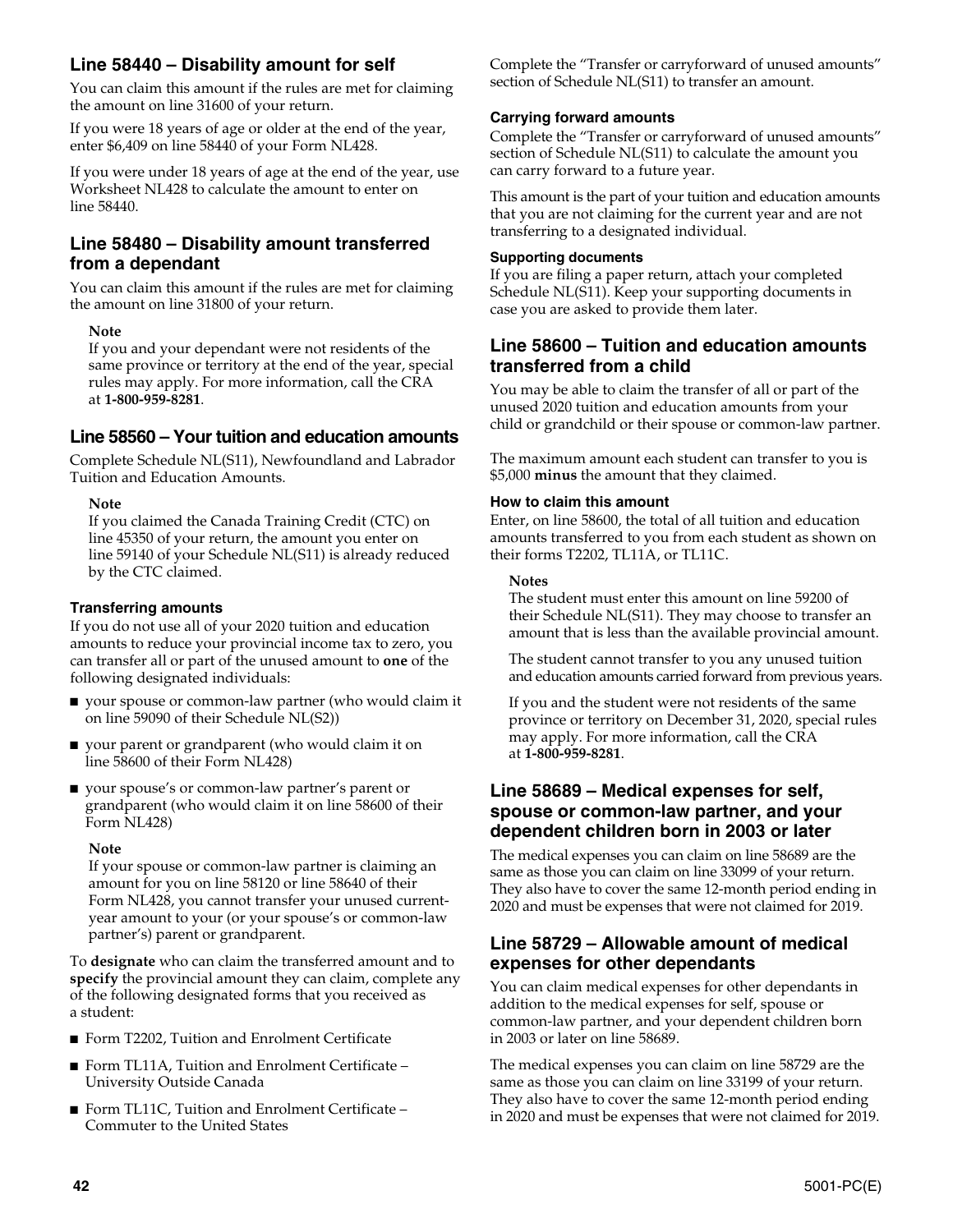### **Line 54 – Newfoundland and Labrador tax on split income**

If you are reporting federal tax on split income on line 40424 of your return, complete Part 3 of Form T1206, Tax on Split Income, to calculate the Newfoundland and Labrador tax to enter on line 42800 of your return.

## **Line 61 – Newfoundland and Labrador additional tax for minimum tax purposes**

If you need to pay federal minimum tax as calculated on Form T691, Alternative Minimum Tax, complete the calculation on line 61 of your Form NL428 to determine your Newfoundland and Labrador additional tax for minimum tax purposes.

## **Line 63 – Provincial foreign tax credit**

If your federal foreign tax credit on non-business income is less than the related tax you paid to a foreign country, you may be able to claim a provincial foreign tax credit.

#### **How to claim this credit**

Complete Form T2036, Provincial or Territorial Foreign Tax Credit.

#### **Supporting documents**

If you are filing a paper return, attach your Form T2036.

## **Line 66 – Newfoundland and Labrador political contribution tax credit**

You can claim this credit if, in 2020, you contributed to a registered Newfoundland and Labrador political party or district association, or to a registered Newfoundland and Labrador independent political candidate during an election period.

### **How to claim this credit**

Enter your total political contributions made in 2020 on line 61750 of your Form NL428. Then calculate and enter your credit on line 66 as follows:

- For contributions of **more than \$1,150**, enter \$500 on line 66 of your Form NL428
- For contributions of **\$1,150 or less**, complete the calculation for line 66 using Worksheet NL428

#### **Supporting documents**

If you are filing a paper return, attach the official receipt (signed by an official of the registered political party or constituency association, or by the non-affiliated candidate's agent) for each contribution.

## **Line 68 – Direct equity tax credit**

You can claim this credit for investments in eligible shares you acquired in 2020 (that you did not claim on your 2019 return) or in the first 60 days of 2021.

#### **How to claim this credit**

Complete Form T1272, Newfoundland and Labrador Direct Equity Tax Credit. The maximum credit you can claim is \$50,000 per tax year including any unused amounts from other years.

#### **Supporting documents**

If you are filing a paper return, attach your Form T1272 and your NL DETC-1 receipts.

#### **Unused direct equity tax credit**

You can carry forward your unused Newfoundland and Labrador direct equity tax credits for seven years or carry them back three years.

Any unused direct equity tax credit is shown on your last notice of assessment or reassessment.

You may not need all of your credit to reduce your 2020 Newfoundland and Labrador income tax to zero. Use Form T1272 to calculate any unused credit available to carry back to previous years or carry forward to a future year.

## **Line 70 – Resort property investment tax credit**

You can claim this credit if you invested in a registered resort development property in 2020 and you were at least 19 years of age when you made the investment.

#### **How to claim this credit**

Complete Form T1297, Newfoundland and Labrador Resort Property Investment Tax Credit (Individuals). The maximum credit you can claim is \$50,000 per tax year including any unused amounts from other years. The lifetime maximum you can claim is \$150,000.

#### **Supporting documents**

If you are filing a paper return, attach your Form T1297 and your official NL RPITC receipt(s).

#### **Unused resort property investment tax credit**

You can carry forward your unused resort property investment tax credits for seven years or carry them back three years.

Any unused resort property investment tax credit is shown on your last notice of assessment or reassessment.

You may not need all of your credit to reduce your 2020 Newfoundland and Labrador income tax to zero. Use Form T1297 to calculate any unused credit available to carry back to previous years or carry forward to a future year.

## **Line 72 – Venture capital tax credit**

You can claim a credit for investments you made in a qualifying venture capital fund in 2020 (that you did not claim on your 2019 return) or in the first 60 days of 2021.

#### **How to claim this credit**

Enter, on line 72 of your Form NL428, the credit shown on your Certificate(s) NL VCTC. The lifetime maximum you can claim is \$75,000.

#### **Supporting documents**

If you are filing a paper return, attach your Certificate(s) NL VCTC.